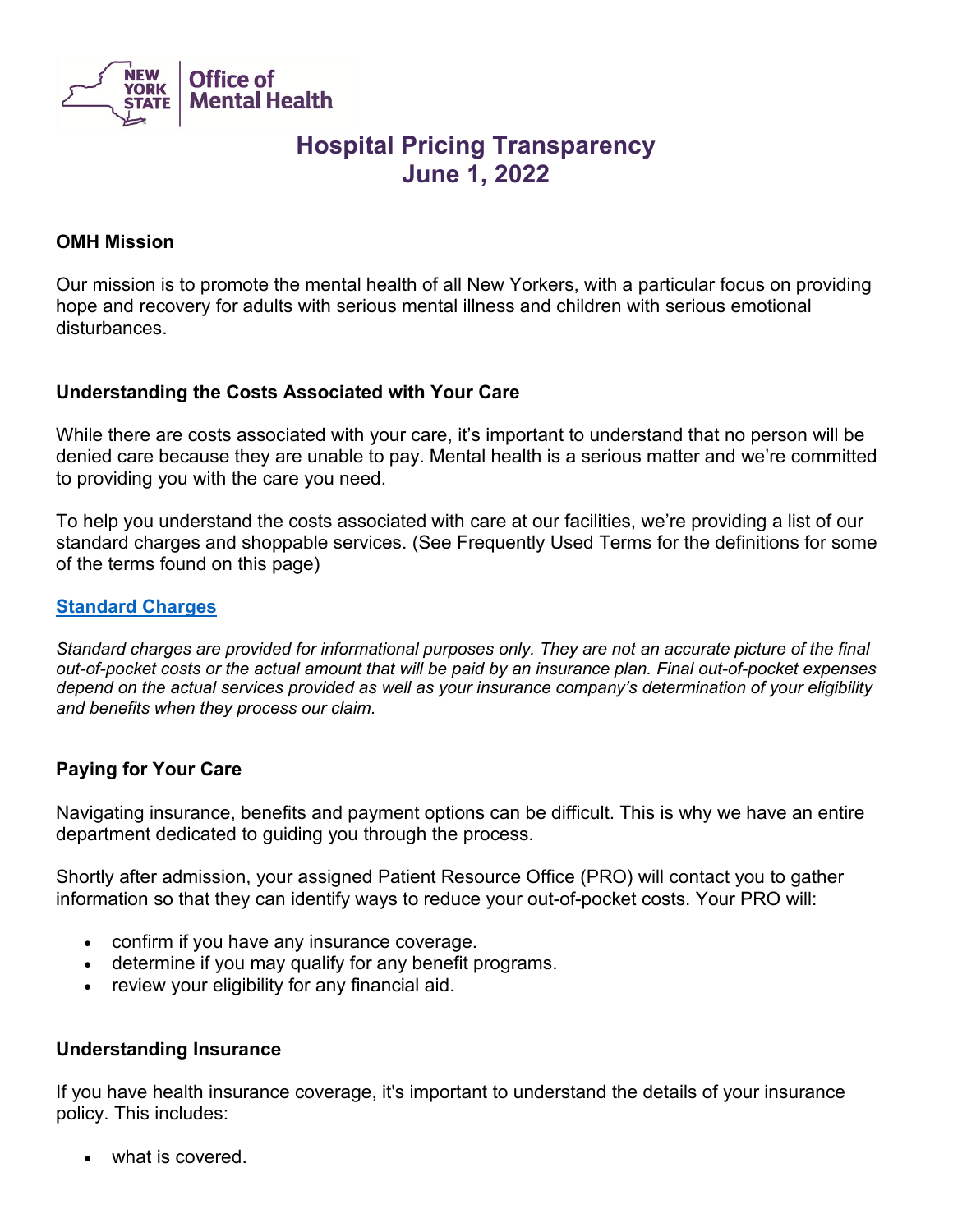- whether you must receive services from available providers in your plan's network.
- what costs you may be financially responsible for, such as: deductibles, coinsurance, or copayments.

OMH facilities may not be in your plan's network. This means your plan may pay a reduced amount or will not cover any services you receive at any of our state-run facilities. If you're unsure about your plan details, we encourage you to reach out to your insurance company directly.

#### **Medicare**

If you have Medicare, your coverage may pay for some of your care provided by an OMH facility. In general, Medicare Part A will pay for up to 190 days of inpatient psychiatric hospital services during your lifetime. For each benefit period, Medicare will cover:

- Days 1-60 less a deductible, which may change annually.
- Days 61-90 less a coinsurance per day.
- Day 91 and beyond is covered less the Lifetime Reserve coinsurance per day (up to a maximum of 60 reserve days over your lifetime).

Medicare Part B (Medical Insurance) may also cover a portion of the cost of services provided to you as an inpatient or an outpatient. To determine your specific available Medicare benefits, contact Medicare directly.

#### **Medicaid**

Your Medicaid coverage may pay for some OMH services. However, due to restrictions in federal law known as the Institutions for Mental Diseases (IMD) exclusion, Medicaid coverage is not available for services provided to individuals aged 21 to 64 who are inpatients of OMH psychiatric centers or residents of certain OMH-operated community residences. For more information about the IMD exclusion, please refer to section [1905\(a\)\(30\)\(B\) of the Social Security Act.](https://www.ssa.gov/OP_Home/ssact/title19/1905.htm)

Individuals under age 21 or over age 64 admitted to an OMH Psychiatric Center or community residence, may be eligible for Medicaid coverage issued by OMH. If eligible, OMH Medicaid coverage will pay for certain inpatient and outpatient services you may receive while admitted to an OMH facility.

To determine if a patient qualifies for Medicaid though the Office of Mental Health, a separate Medicaid application must be submitted to OMH. Shortly after admission, your assigned PRO will send you a financial questionnaire form. Please complete this form as best you can and return it promptly so that the application can be completed. The PRO will confirm your Medicaid eligibility and will use the information to determine if you qualify for financial aid.

### **Financial Aid**

If you still have out-of-pocket expenses, after using all other sources of reimbursement, you may qualify for financial aid. Your PRO will review the completed financial questionnaire to determine if you qualify for need-based financial aid.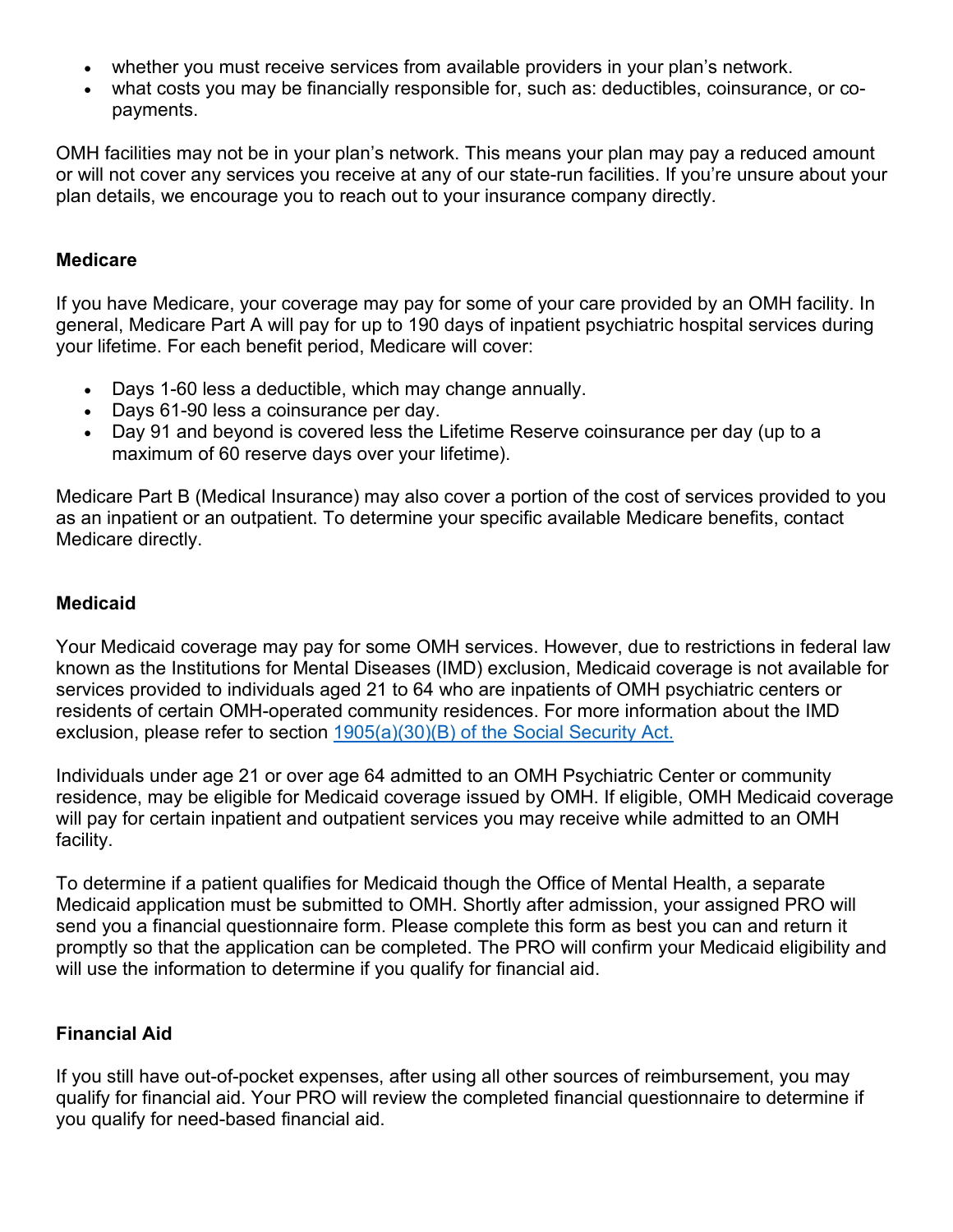Any financial information you provide is confidential and used only to complete a Medicaid application or to determine your eligibility for financial help.

### **Patient Resource Office Contact List**

| <b>Patient Resource Office</b> | <b>Phone Number</b> | <b>Facilities Served</b>                       |
|--------------------------------|---------------------|------------------------------------------------|
| <b>Capital District</b>        | 518-474-7986        | New York Psychiatric Institute                 |
|                                |                     | <b>Rockland Psychiatric Center</b>             |
|                                |                     | <b>Capital District Psychiatric Center</b>     |
|                                |                     | South Beach Psychiatric Center                 |
|                                |                     | Mid-Hudson Forensic Psychiatric Center         |
| Creedmoor                      | 718-264-3840        | <b>Creedmoor Psychiatric Center</b>            |
|                                |                     | Manhattan Psychiatric Center                   |
|                                |                     | <b>Bronx Psychiatric Center</b>                |
|                                |                     | Kirby Forensic Psychiatric Center              |
|                                |                     | New York City Children's Center                |
| Pilgrim                        | 631-761-3690        | Kingsboro Psychiatric Center                   |
|                                |                     | <b>Pilgrim Psychiatric Center</b>              |
|                                |                     | Sagamore Children's Psychiatric Center         |
| Syracuse                       | 315-426-3910        | <b>Buffalo Psychiatric Center</b>              |
|                                | 800-881-5439        | <b>Hutchings Psychiatric Center</b>            |
|                                |                     | Western New York Children's Psychiatric Center |
| Utica                          | 315-793-2378        | <b>Greater Binghamton Health Center</b>        |
|                                | 800-875-2043        | Rochester Psychiatric Center                   |
|                                |                     | St. Lawrence Psychiatric Center                |
|                                |                     | Rockland Children's Psychiatric Center         |
|                                |                     | Elmira Psychiatric Center                      |
|                                |                     | Central New York Psychiatric Center            |
|                                |                     | <b>Mohawk Valley Psychiatric Center</b>        |
|                                |                     | Secure Treatment and Rehabilitation Center     |
|                                |                     | (STARC)                                        |

## **Frequently Used Terms**

| <b>Standard Charges</b>                  | The regular rate established by the hospital for an item or<br>service provided to a specific group of paying patients. |
|------------------------------------------|-------------------------------------------------------------------------------------------------------------------------|
| Gross Charge                             | The top rate billed to any patient or insurer when a fee scale or<br>contract is not in place.                          |
| Payer-specific negotiated charges        | The charge that the hospital has negotiated with a third-party<br>payer for an item or service.                         |
| De-identified minimum contracted rate    | The lowest charges that a hospital has negotiated with all third-<br>party payers for an item or service.               |
| De-identified maximum contracted<br>rate | The highest charges that a hospital has negotiated with all<br>third-party payers for an item or service.               |
| Discounted cash price                    | The charge that applies to an individual who pays cash for a<br>hospital item or service.                               |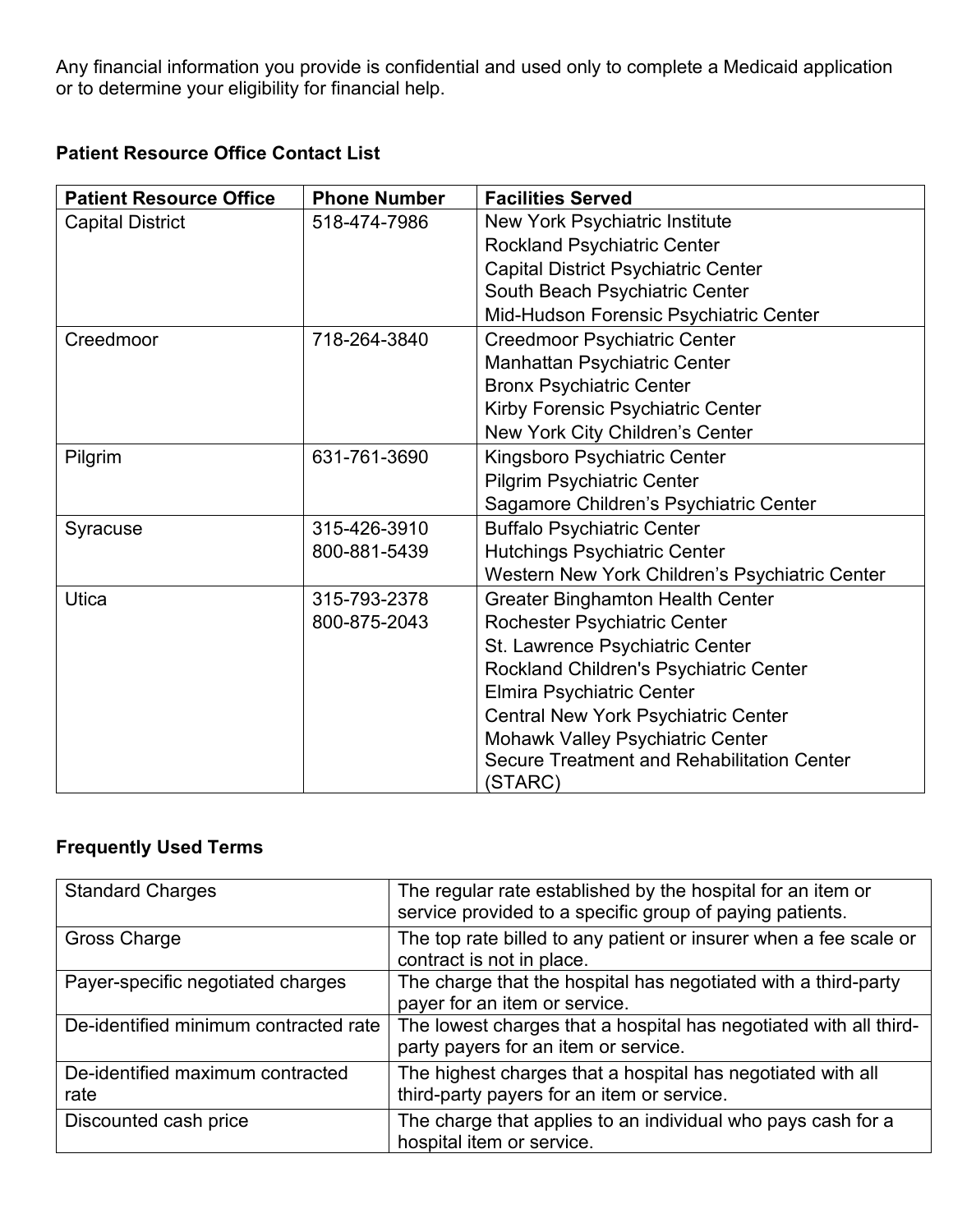| <b>Shoppable Services</b> | A hospital service that can be scheduled in advance by a<br>patient.                                                                                                                                        |
|---------------------------|-------------------------------------------------------------------------------------------------------------------------------------------------------------------------------------------------------------|
| Out-of-Pocket             | The total amount the patient is required to pay for covered<br>services from a source other than the patient's insurance.                                                                                   |
| <b>In-Network</b>         | When a doctor, physician, or hospital has a contract with a<br>patient's health insurance plan provider.                                                                                                    |
| Out-of-Network            | When a doctor, physician, or hospital does not have a contract<br>with a patient's health insurance plan provider.                                                                                          |
| <b>Deductible</b>         | The amount a patient is required to pay for covered services<br>before their health insurance plan starts to pay, determined in<br>accordance with their policy.                                            |
| Copay                     | A fixed amount a patient is required to pay for covered<br>services, determined in accordance with their health insurance<br>policy.                                                                        |
| Coinsurance               | The amount a patient is required to pay for covered services,<br>usually expressed as a share or percentage of the amount the<br>plan pays, determined in accordance with their health<br>insurance policy. |

*The information on this page is for informational purposes only. While OMH strives to make the program information on this page as accurate as possible, the information we have provided is generalized and does not provide a comprehensive overview of each program's rules and regulations. For the most accurate and updated program information, please contact the program directly.*

#### *Mental Hygiene (MHY) CHAPTER 27, TITLE E, ARTICLE 43*

*§ 43.01 Fees and rates for department services.*

*(a) The department shall charge fees for its services to patients and residents, provided, however, that no person shall be denied services because of inability or failure to pay a fee.*

*(b) The commissioner may establish, at least annually, schedules of rates for inpatient services that reflect the costs of services, care, treatment, maintenance, overhead, and administration which assure maximum recovery of such costs.*

*In addition, the commissioner may establish, at least annually, schedules of fees for noninpatient services which need not reflect the costs of services, care, treatment, maintenance, overhead, and administration.*

*(c) The executive budget, as recommended, shall reflect, by individual facility, the costs of services, care, treatment, maintenance, overhead, and administration.*

*(d) All schedules of fees and rates which are established by the commissioner, shall be subject to the approval of the director of the division of the budget. Immediately upon their approval, copies of all schedules of fees and rates established pursuant to this section shall be forwarded to the chairman of the assembly ways and means committee and the chairman of the senate finance committee.*

*§ 43.03 Liability for fees.*

*(a) The patient, his estate, his spouse, his parents or his legal guardian if he is under twenty-one years of age,* and his committee and any fiduciary or representative payee holding assets for him or on his behalf are jointly and *severally liable for the fees for services rendered to the patient. Parents or spouses of parents are not liable for the fees for services rendered to a disabled child under twenty-one years of age, who does not share the common household even if the child returns to the common household for periodic visits. For purposes of this section a child is considered disabled if she/he meets the definition of a blind or disabled child under regulations prescribed by the social security act for medical assistance.*